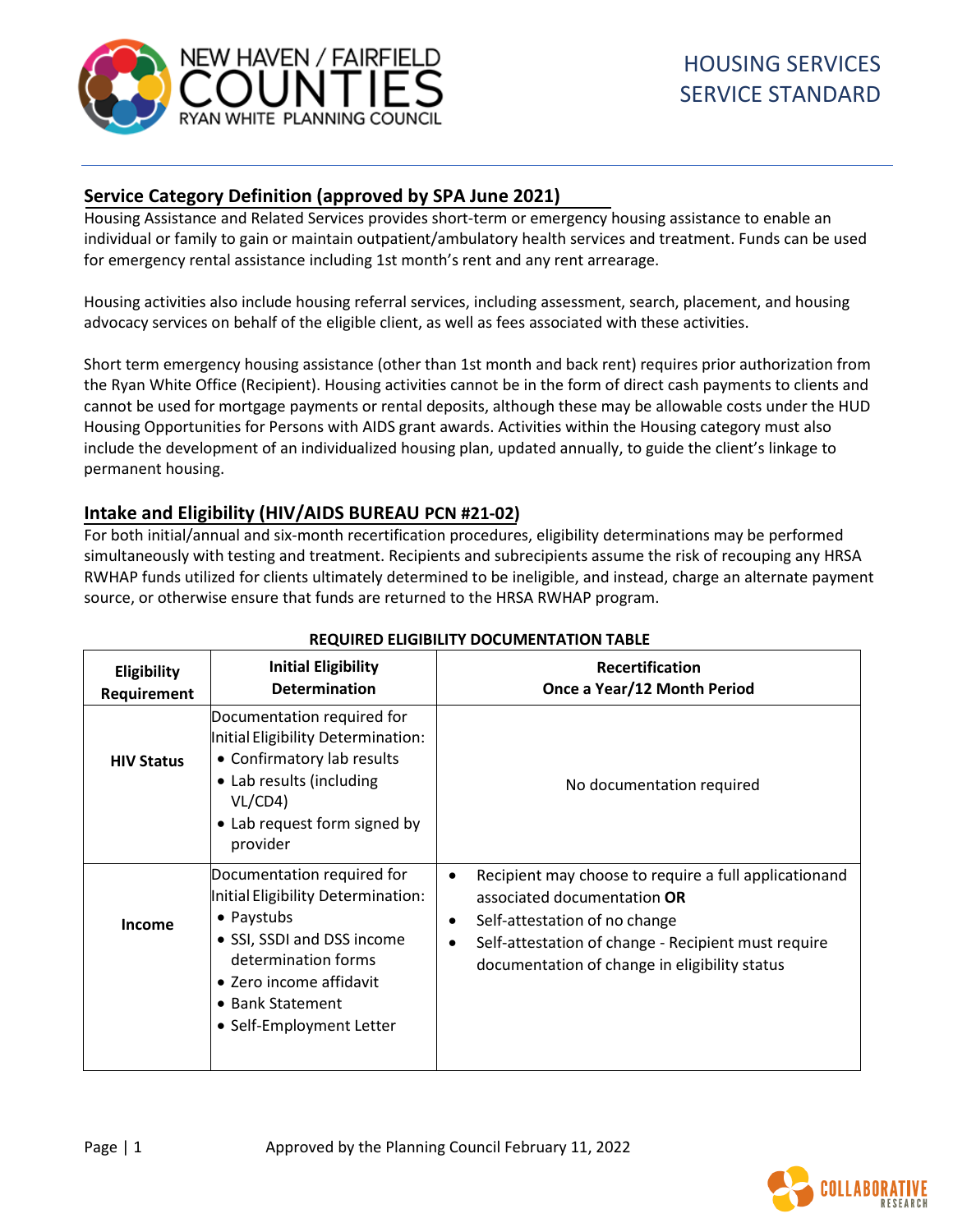

| <b>Residency</b> | Documentation required for<br>Initial Eligibility Determination:<br>• Driver's License/ID<br>• Utility Bill<br>• Medical Bill<br>• Bank Statement<br>• Landlord Letter-Notarized<br>• Copy of Lease/Mortgage<br>• Letter from Shelter<br>• Official Correspondence | ٠<br>٠<br>$\bullet$ | Recipient may choose to require a full applicationand<br>associated documentation OR<br>Self-attestation of no change<br>Self-attestation of change - Recipient must require<br>documentation of change in eligibility status |
|------------------|--------------------------------------------------------------------------------------------------------------------------------------------------------------------------------------------------------------------------------------------------------------------|---------------------|-------------------------------------------------------------------------------------------------------------------------------------------------------------------------------------------------------------------------------|
|------------------|--------------------------------------------------------------------------------------------------------------------------------------------------------------------------------------------------------------------------------------------------------------------|---------------------|-------------------------------------------------------------------------------------------------------------------------------------------------------------------------------------------------------------------------------|

All agencies are required to have a client intake and eligibility policy on file that adheres to the EMA's eligibility policy. It is the responsibility of the agency to determine and document client eligibility status, as outlined in the Ryan White Part A Eligibility Policy in accordance with HRSA/HAB regulations. Eligibility must be completed at least once every six months.

#### **Eligible clients in the New Haven & Fairfield Counties EMA must**:

- Live in New Haven or Fairfield Counties in Connecticut.
- Have a documented diagnosis of HIV/AIDS.
- Have a household income that is at or below 300% of the federal poverty level.

Services will be provided to all clients without discrimination based on: HIV infection, race, creed, age, sex, gender identity or expression, marital or parental status, sexual orientation, religion, physical or mental handicap, immigrant status, prior medical history, or any other basis prohibited by law.

#### **Guidance on Complying with the Payor of Last Resort Requirement**:

- RWHAP Recipients and Subrecipients must ensure that reasonable efforts are made to use non RWHAP resources whenever possible, including establishing, implementing, and monitoring policies and procedures to identify any other possible payors to extend finite RWHAP funds.
- RWHAP Recipients and Subrecipients must maintain policies and document their efforts to ensure that they assist clients to vigorously pursue enrollment in health care coverage and that clients have accessed all other available public and private funding sources for which they may be eligible.
- RWHAP Recipients and Subrecipients can continue providing services funded through RWHAP to a client who remains unenrolled in other health care coverage so long as there is rigorous documentation that such coverage was vigorously pursued.
- RWHAP Recipients and Subrecipients should conduct periodic checks to identify any potential changes to clients' healthcare coverage that may affect whether the RWHAP remains the payor of last resort and require clients to report any such changes.

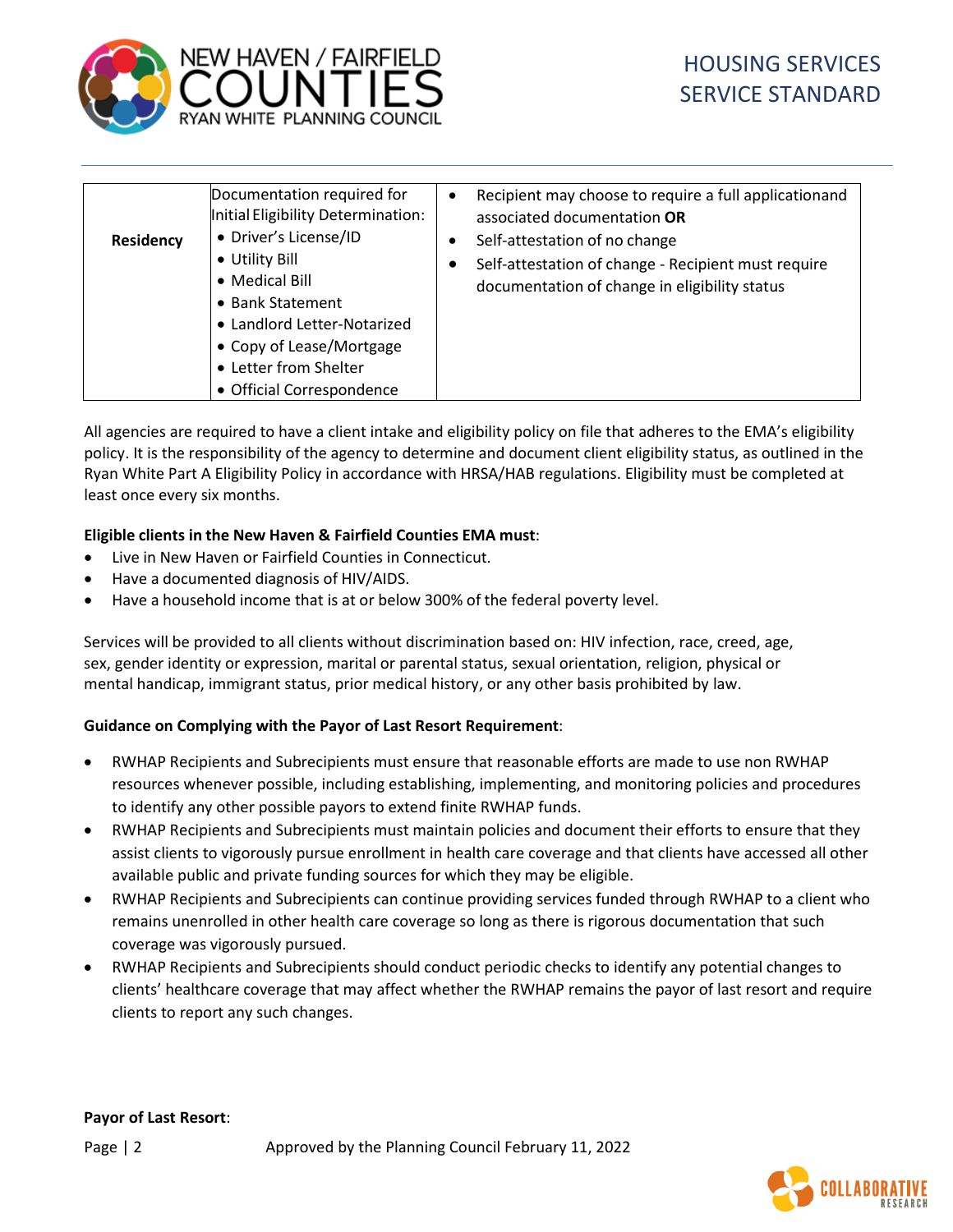

Once a client is eligible to receive RWHAP services, the RWHAP is considered the payor of last resort, and as such, funds may not be used for any item or service to the extent that payment has been made, or can reasonably be expected to be made under:

- 1. Any State compensation program
- 2. An insurance policy, or under any Federal or State health benefits program
- 3. An entity that provides health services on a pre-paid basis

Services will be provided to all Ryan White Part A eligible clients without discrimination on the basis of: HIV infection, race, creed, age, sex, gender identity or expression, marital or parental status, sexual orientation, religion, physical or mental handicap, immigrant status, prior medical history, or any other basis prohibited by law.

# **Personnel Qualifications (including licensure)**

Agency ensures that housing staff is qualified and trained for the responsibilities of providing housing services and administering the housing program.

# **Care and Quality Improvement Outcome Goals**

Program Outcomes:

- 100% of clients receiving housing services maintain stable housing during the measurement year.
- 90% of clients are virally suppressed as evidenced by the last viral load test within the measurement year (<200 copies/mL) as documented in the reporting system.

**Service Standards and Goals**

**HRSA/HAB Performance Measure: Viral Suppression (NQF#: 2082) GOAL**

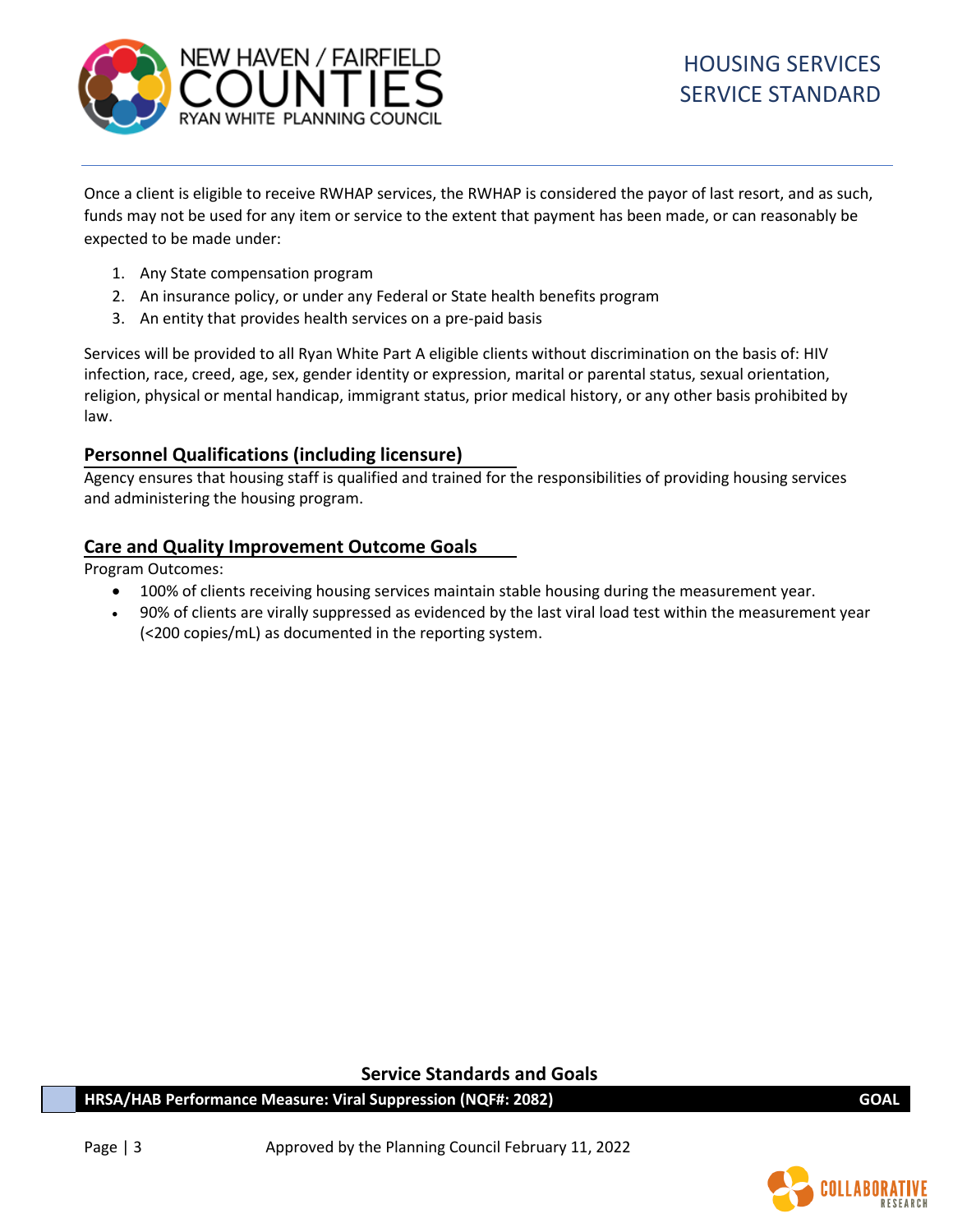

| <b>STANDARD/MEASURE</b>                                                                                                                                                                                                                                           | <b>AGENCY RESPONSIBILITY</b>                                                                                                                                                                                                                                                                                                         |             |
|-------------------------------------------------------------------------------------------------------------------------------------------------------------------------------------------------------------------------------------------------------------------|--------------------------------------------------------------------------------------------------------------------------------------------------------------------------------------------------------------------------------------------------------------------------------------------------------------------------------------|-------------|
| Clients are virally suppressed.                                                                                                                                                                                                                                   | Documentation that the client is virally suppressed<br>$\bullet$<br>as evidenced by the last viral load test within the<br>measurement year (<200 copies/mL) as<br>documented in the reporting system.                                                                                                                               | 90%         |
| HRSA/HAB National Program Monitoring Standards for RWHAP Part A: Section C: Support Services                                                                                                                                                                      |                                                                                                                                                                                                                                                                                                                                      | <b>GOAL</b> |
| <b>STANDARD/MEASURE</b>                                                                                                                                                                                                                                           | <b>AGENCY RESPONSIBILITY</b>                                                                                                                                                                                                                                                                                                         |             |
| Documentation that funds are used only for<br>allowable purposes as defined by the provision of<br>short-term assistance to support emergency,<br>temporary, or transitional housing to enable an<br>individual or family to gain or maintain medical<br>care.    | Document:<br>1. Services provided including number of clients served,<br>duration of housing services, types of housing provided,<br>and housing referral services.<br>2. Staff providing housing services are case managers or<br>other professionals who possess a comprehensive<br>knowledge of local, state, and federal housing |             |
| Each client receives assistance designed to help<br>him/her obtain stable long-term housing, through<br>a strategy to identify, relocate, and/or ensure the<br>individual or family is moved to or capable of<br>maintaining a stable long-term living situation. | programs and how to access those programs.<br>• Maintain client records that document:<br>1. Client eligibility determination Housing services,<br>including referral services provided<br>2. Individualized housing plans for all clients that                                                                                      | 100%        |
| Housing services are essential for an individual or<br>family to gain or maintain access and compliance<br>with HIV-related medical care and treatment.                                                                                                           | receive short-term, transitional, and emergency<br>housing services.<br>Mechanisms are in place to allow newly identified<br>clients access to housing services.                                                                                                                                                                     |             |
| Policies and procedures to provide individualized<br>written housing plan, consistent with this Housing<br>Policy, covering each client receiving short term,<br>transitional and emergency housing services.                                                     | Develop and maintain housing policies and procedures<br>that are consistent with this Housing Policy Assistance<br>provided to clients to help them obtain stable long-<br>term housing.                                                                                                                                             |             |
| No funds are used for direct payments to<br>recipients of services for rent or mortgages.                                                                                                                                                                         | Provide documentation and assurance that no Ryan<br>White funds are used to provide direct payments to<br>clients for rent or mortgages.                                                                                                                                                                                             | 100%        |
| New housing clients receive an initial assessment<br>within five (5) business days of referral.                                                                                                                                                                   | Documentation of initial assessment is completed<br>within five (5) business days and is included in the client<br>chart for the measurement year.                                                                                                                                                                                   | 100%        |
| Clients have a completed comprehensive housing<br>plan within ten (10) business days of initial<br>assessment.                                                                                                                                                    | Documentation of completed comprehensive housing<br>plan within ten (10) business days and is included in the<br>client chart for the measurement year.                                                                                                                                                                              | 100%        |
| Clients are monitored to assess the efficacy of<br>their housing plan.                                                                                                                                                                                            | Documentation of monitoring to assess the efficacy of<br>the housing plan is evident in the client chart/progress<br>notes, etc.                                                                                                                                                                                                     | 100%        |
|                                                                                                                                                                                                                                                                   | New Haven/Fairfield Counties EMA RWHAP Part A Program Monitoring Standards for Housing Assistance                                                                                                                                                                                                                                    | <b>GOAL</b> |